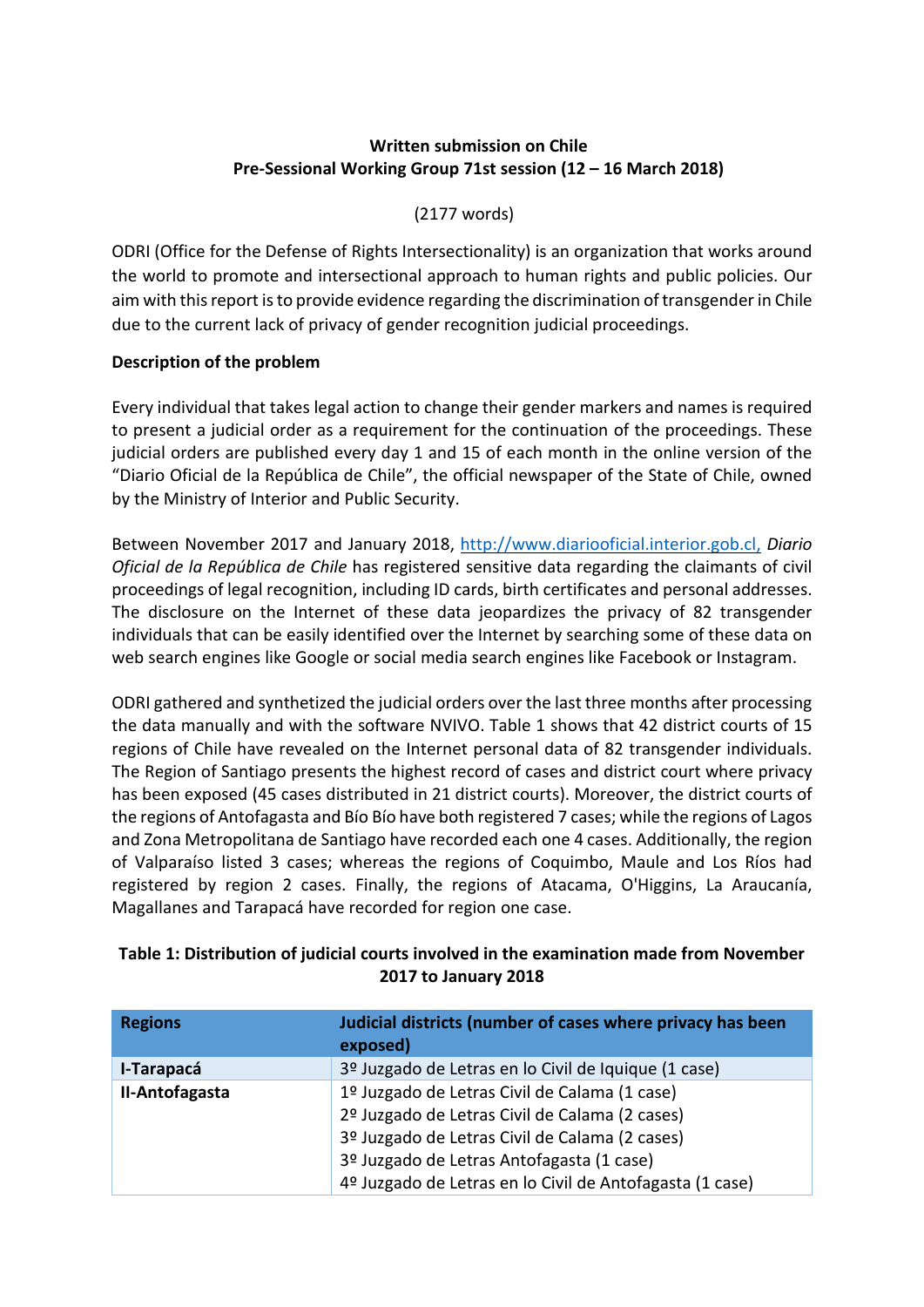| III-Atacama            | 1º Juzgado de Letras de Copiapó (1 case)                |  |  |  |
|------------------------|---------------------------------------------------------|--|--|--|
| <b>IV-Coquimbo</b>     | 3º Juzgado de Letras de Ovalle (1 case)                 |  |  |  |
|                        | Juzgado de Letras de Illapel (1 case)                   |  |  |  |
| V-Valparaíso           | 4º Juzgado Civil de Valparaíso (2 cases)                |  |  |  |
|                        | Juzgado de Letras de Casablanca (1 case)                |  |  |  |
| <b>VI-O'Higgins</b>    | Tribunal de Letras de Peralillo (1 case)                |  |  |  |
| <b>VII-Maule</b>       | 1º Juzgado de Letras de Curicó (1 case)                 |  |  |  |
|                        | 3º Juzgado de Letras de Talca (1 case)                  |  |  |  |
| <b>VIII-Bío Bío</b>    | 1º Juzgado Civil de Concepción (2 cases)                |  |  |  |
|                        | 2 <sup>°</sup> Juzgado Civil de Concepción (2 cases)    |  |  |  |
|                        | 3º Juzgado Civil de Concepción (2 cases)                |  |  |  |
|                        | 2° Juzgado de Letras en lo Civil de Chillán (1 case)    |  |  |  |
| <b>IX-La Araucanía</b> | 2º Juzgado Civil de Temuco (1 case)                     |  |  |  |
| <b>X-Los Lagos</b>     | 1º Juzgado Civil de Puerto Montt (1 case)               |  |  |  |
|                        | 2º Juzgado Civil de Puerto Montt (2 cases)              |  |  |  |
|                        | Juzgado de Letras de Osorno (2 cases)                   |  |  |  |
| <b>XI-Magallanes</b>   | Juzgado de Letras y Garantía de Puerto Natales (1 case) |  |  |  |
| XII-Santiago           | 1º Juzgado Civil de Santiago (2 cases)                  |  |  |  |
|                        | 2º Juzgado Civil de Santiago (1 case)                   |  |  |  |
|                        | 4º Juzgado Civil de Santiago (1 case)                   |  |  |  |
|                        | 6° Juzgado Civil de Santiago (1 case)                   |  |  |  |
|                        | 7° Juzgado Civil de Santiago (1 case)                   |  |  |  |
|                        | 9° Juzgado Civil de Santiago (2 cases)                  |  |  |  |
|                        | 10º Juzgado Civil de Santiago (5 cases)                 |  |  |  |
|                        | 11° Juzgado Civil de Santiago (3 cases)                 |  |  |  |
|                        | 12° Juzgado Civil de Santiago (2 cases)                 |  |  |  |
|                        | 13° Juzgado Civil de Santiago (1 case)                  |  |  |  |
|                        | 14º Juzgado Civil de Santiago (1 case)                  |  |  |  |
|                        | 17º Juzgado Civil de Santiago (1 case)                  |  |  |  |
|                        | 18º Juzgado Civil de Santiago (1 case)                  |  |  |  |
|                        | 19º Juzgado Civil de Santiago (4 cases)                 |  |  |  |
|                        | 20° Juzgado Civil de Santiago (3 cases)                 |  |  |  |
|                        | 21° Juzgado Civil de Santiago (2 cases)                 |  |  |  |
|                        | 22º Juzgado Civil de Santiago (1 case)                  |  |  |  |
|                        | 23º Juzgado Civil de Santiago (5 cases)                 |  |  |  |
|                        | 24º Juzgado Civil de Santiago (5 cases)                 |  |  |  |
|                        | 28º Juzgado Civil de Santiago (3 cases)                 |  |  |  |
|                        | 29º Juzgado Civil de Santiago (1 case)                  |  |  |  |
| <b>XIII-Los Ríos</b>   | 1° Juzgado Civil de Valdivia (1 case)                   |  |  |  |
|                        | 2° Juzgado Civil de Valdivia (1 case)                   |  |  |  |
| XIV-Arica y Parinacota | No judicial order recorded on this period               |  |  |  |
| RM-Zona Metropolitana  | 2º Juzgado de Letras de Buin (2 cases)                  |  |  |  |
| de Santiago            | 2º Juzgado Civil de San Miguel (2 cases)                |  |  |  |

The 82 civil lawsuits regarding legal recognition compiled by ODRI are divided in 41 cases submitted by transgender women and other 41 cases submitted by transgender men. In five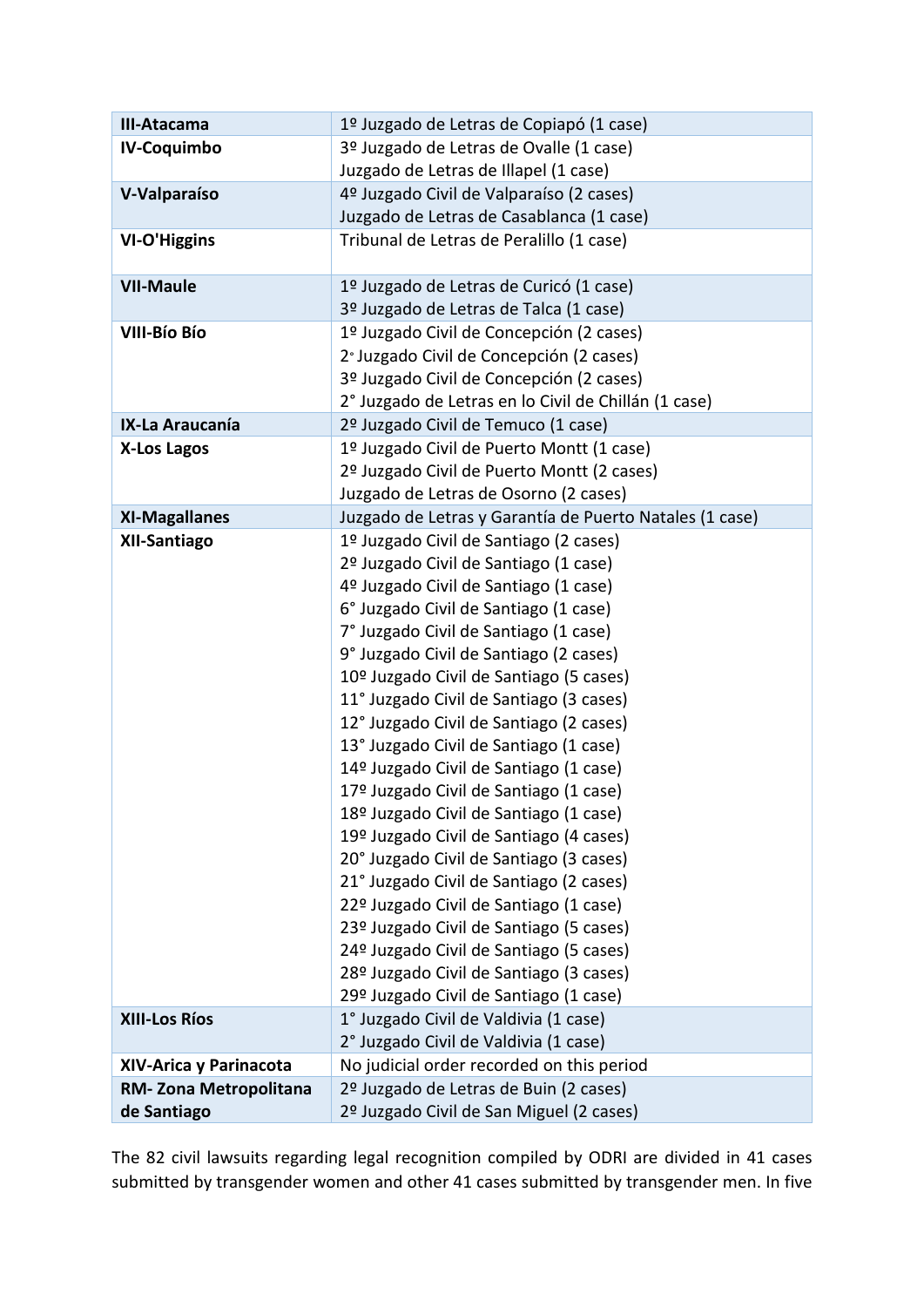of the cases belonging to transgender men, the claimants have been identified as underage, and for that reason, they have been legally represented by their parents and guardians. In 78 cases, the petitioners demanded the modification of both the name and the gender marker, in 3 casesthe change of the assigned name, whereas only in one case the petitioner requested only the modification of just the gender marker.

The wording of the judicial orders diverges from each judicial court, which means that judicial orders differ on the personal information divulged. In all 82 cases the assigned names have been recorded, while in 79 cases is revealed the gender marker. The system reveals the demanded names in 80 cases. In some cases, very sensitive data has been consigned in the judicial orders (34 identified numbers - *Rol Único Nacional*- and 6 personal addresses of petitioners). Table 2 summarizes all these findings.

| <b>Specific gender</b><br>identities of the<br>claimants | <b>Number of</b><br>proceedings<br>conducted by<br>each claimant<br>or by<br>representatives | <b>Legal petitions</b> | Data revealed<br>in the judicial<br>orders | Date of<br>publication in<br>el Diario Oficial |
|----------------------------------------------------------|----------------------------------------------------------------------------------------------|------------------------|--------------------------------------------|------------------------------------------------|
|                                                          |                                                                                              | - 3 changes of         | - Assigned                                 |                                                |
| $-41$                                                    | - 77 adults                                                                                  | name                   | names at birth                             |                                                |
| transgender                                              |                                                                                              |                        | in 82 cases                                | November 2,                                    |
| men                                                      | - 5 children                                                                                 | -1 change of           | - Requested                                | 2017                                           |
|                                                          | (transgender                                                                                 | gender marker          | names in 80                                | November 15,                                   |
| $-41$                                                    | boys)                                                                                        |                        | cases                                      | 2017                                           |
| transgender                                              | represented by                                                                               | - 78 gender            | - Birth                                    | December 1,                                    |
| women                                                    | their parents                                                                                | marker and             | registration                               | 2017                                           |
|                                                          |                                                                                              | name                   | details in 24                              | December 15,                                   |
|                                                          |                                                                                              |                        | cases                                      | 2017                                           |
|                                                          |                                                                                              |                        | - ID Numbers                               | January 2, 2018                                |
|                                                          |                                                                                              |                        | (Rol Único                                 | January 15,                                    |
|                                                          |                                                                                              |                        | Nacional) in 34                            | 2018                                           |
|                                                          |                                                                                              |                        | cases                                      |                                                |
|                                                          |                                                                                              |                        | - Personal                                 |                                                |
|                                                          |                                                                                              |                        | addresses of 6                             |                                                |
|                                                          |                                                                                              |                        | petitioners                                |                                                |

# **Table 2: Characteristics of the proceedings of legal recognition where privacy has been compromised by the judiciary of Chile**

# **Legal analysis of the recorded data**

Considering this evidence, the retention of data by *Diario Oficial* constitute an interference to the right to privacy on judicial proceedings, that are not in conformity with the treaty-based obligations enshrined in article 17 of the International Covenant on Civil and Political Rights and the article 11 of the American Convention on Human Rights. The publicity of all the data does not serve a legitimate purpose, because these proceedings are exercises of personal freedom and do not obstruct the rights of third parties. Therefore, the publicity of civil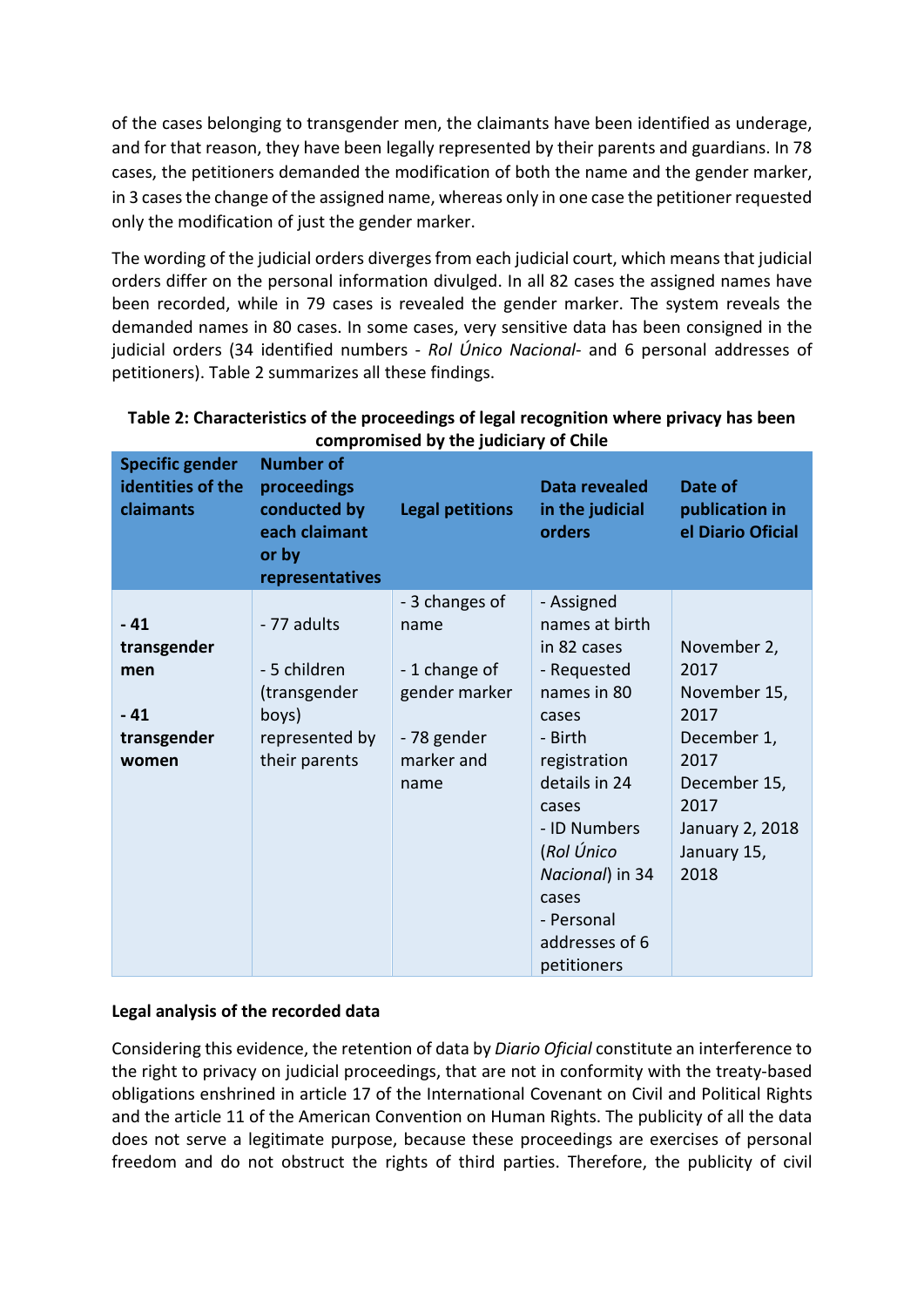proceedings divulges certain aspects of private life (the decision to undergo to gender legal recognition) and compromises the dissemination of personal information to the public that can be accessed by third parties and public authority. *Diario Oficial*, the State-owned newspaper, should only register personal information that is relevant, reasonable and necessary as required by the law for a legitimate purpose, criteria that is not fulfilled in the present case.

Furthermore, the Inter-American Court of Human Rights recognizes in its Advisory Opinion 24 "*Gender identity, and equality and non-discrimination with regard to same-sex couples*" the privacy of proceedings and identified risks for the exposure of sensitive data on paragraph 135<sup>1</sup>. Furthermore, the Committee on the Elimination of Discrimination against Women, on the General Recommendation No. 33 on women's access to justice, has underlined the importance of privacy for women on paragraph 18 *(f)*:

*"When necessary to protect women's privacy, safety and other human rights, ensure that, in a manner consistent with due process and fair proceedings, legal proceedings can be held privately in whole or in part or that testimony can be given remotely or using communications equipment, such that only the parties concerned are able to gain access to their content. The use of pseudonyms or other measures to protect the identities of such women during all stages of the judicial process should be permitted. (…)*<sup>2</sup> *"*

The State of Chile is aware of the risks to the privacy of transgender individuals. The Commission on Human Rights and Indigenous Peoples of the House Chamber of Deputies of

1

<sup>&</sup>lt;sup>1</sup> "135. En concordancia con lo anterior, la publicidad no deseada sobre un cambio de identidad de género, consumado o en trámite, puede poner a la persona solicitante en una situación de mayor vulnerabilidad a diversos actos de discriminación en su contra, en su honor o en su reputación y a la postre puede significar un obstáculo mayor para el ejercicio de otros derechos humanos (supra párr. 134). En ese sentido, tanto los procedimientos, como las rectificaciones realizadas a los registros y los documentos de identidad de conformidad con la identidad de género auto-percibida, no deben ser de acceso público, ni tampoco deben figurar en el mismo documento de identidad. Lo anterior resulta consistente con la íntima relación existente entre el derecho a la identidad y el derecho a la vida privada reconocido por el artículo 11.2 de la Convención que protege contra todas las interferencias arbitrarias en la intimidad de la persona, dentro de las cuales se encuentra comprendida su identidad de género. Es así como esta Corte ha sostenido que "el ámbito de la vida privada se caracteriza por quedar exento e inmune a las invasiones o agresiones abusivas o arbitrarias por parte de terceros o de la autoridad pública" y "comprende, entre otras dimensiones, tomar decisiones relacionadas con diversas áreas de la propia vida libremente, tener un espacio de tranquilidad personal, mantener reservados ciertos aspectos de la vida privada y controlar la difusión de información personal hacia el público" . Esto no significa que esa información no pueda ser accesible en caso de que la persona sea requerida por las autoridades competentes de conformidad con lo establecido por el derecho interno de cada Estado.". I/A Court H.R. Gender identity, and equality and non-discrimination with regard to same-sex couples. State obligations in relation to change of name, gender identity, and rights deriving from a relationship between same-sex couples (interpretation and scope of Articles 1(1), 3, 7, 11(2), 13, 17, 18 and 24, in relation to Article 1, of the American Convention on Human Rights). Advisory Opinion OC-24/17 of November 24, 2017. Series A No. 24.

 $<sup>2</sup>$  United Nations. Committee on the Elimination of Discrimination against Women. General recommendation</sup> No. 33 on women's access to justice, CEDAW/C/GC/33, 3 August 2015, párr. 18(f).